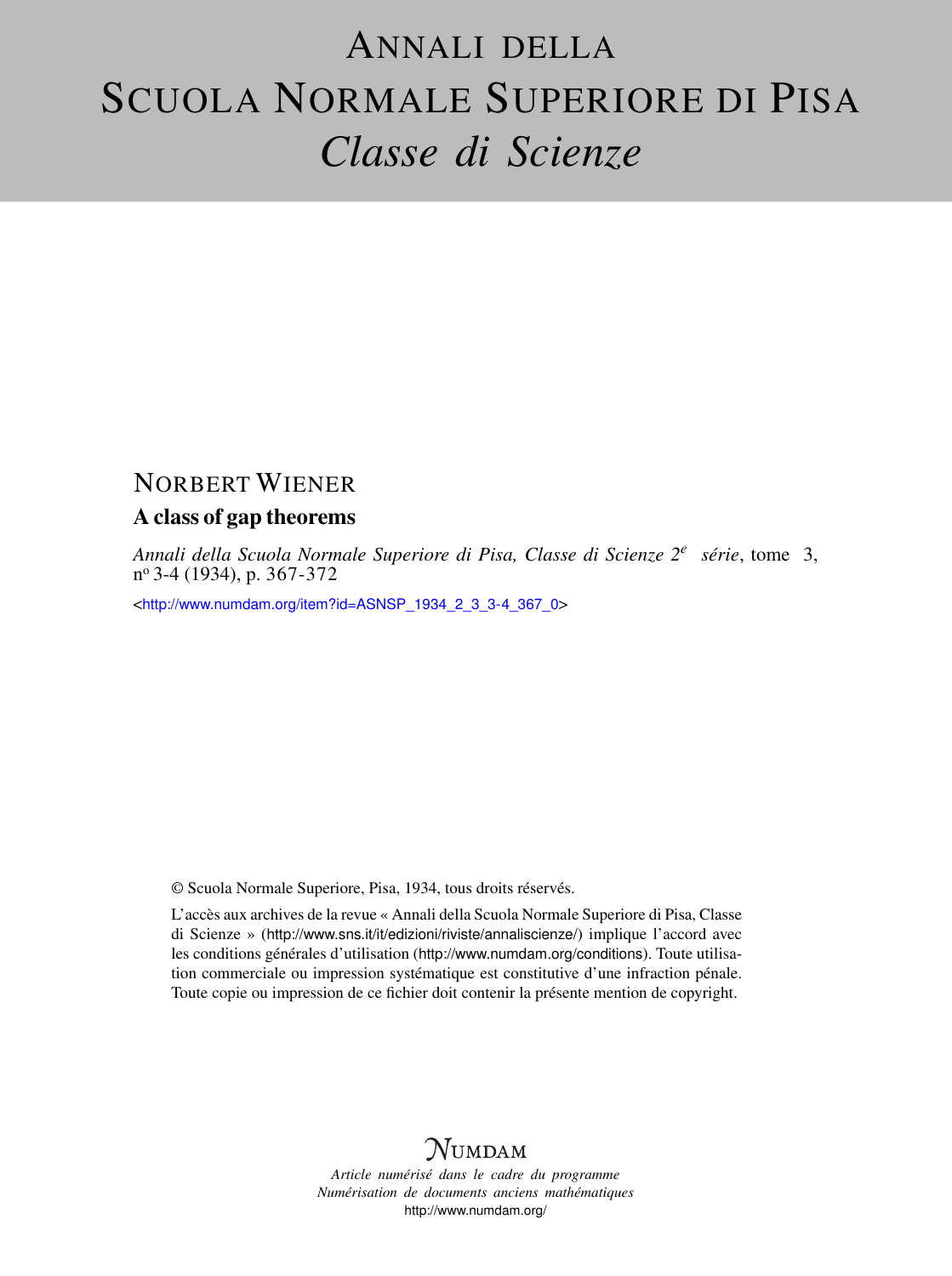### A CLASS OF GAP THEOREMS

#### by NORBERT WIENER (Cambridge, Mass.).

The present paper is devoted to the study of the following:

THEOREM I (4). - Let the Maclaurin series  $f(z) = \sum_{n=0}^{\infty} a_n z^{\lambda_n}$  have the unit circle for its circle of convergence, and let there exist a function  $\Phi(\theta)$  belonging to  $L_2$  such that over the arc  $(a, \beta)$ ,

$$
\lim_{r\to 1-0}\int\limits_{\alpha}^{\rho}|f(re^{i\theta})-\Phi(\theta)|^2d\theta=0.
$$

Let the  $\lambda_n$ 's be arranged in increasing order, and let  $\beta > a$ . Let

$$
\lambda_{n+1}-\lambda_n\geqslant L\!=\!\tfrac{16\pi}{\beta-\alpha}.
$$

Then there exists a function  $\Psi(\theta)$  belonging to  $L_2$  over  $(0, 2\pi)$  and coinciding with  $\Phi(\theta)$  over  $(a, \beta)$  such that

$$
\lim_{t\to 1-0}\int\limits_{0}^{2\pi}|f(re^{i\theta})-\varPsi(\theta)|^2d\theta=0,
$$

and

$$
\int\limits_{0}^{2\pi}|\Psi(\theta)|^{2}d\theta \leqslant \frac{16\pi}{\beta-\alpha}\int\limits_{\alpha}^{\beta}|\Psi(\theta)|^{2}d\theta.
$$

To prove this let us consider the polynomial  $P(\theta) = \sum a_n e^{i\lambda_n \theta}$ . We have for

the FOURIER transform of  $\frac{1}{\sqrt{a}}$  the functions

 $\pmb{r}$ 

$$
\frac{1}{\sqrt{2\pi}}\int\limits_{-\infty}^{\infty}e^{iu\theta}e^{i\lambda_n\theta}\frac{\sin\frac{L\theta}{2}}{\theta}\,d\theta\!=\!\left\{\begin{array}{l}\!\!\sqrt{\frac{\pi}{2}}\quad\text{if}\quad|\lambda_n\!+\!u|\!<\!\frac{L}{2};\\ \!\!\!\!0\qquad\text{if}\quad|\lambda_n\!+\!u|\!>\!\frac{L}{2}.\end{array}\right.
$$

<sup>(1)</sup> Theorem I follows the argument of Theorem XL in the forthcoming book of PALEY and WIENER : Fourier Transforms in the Complex Domain.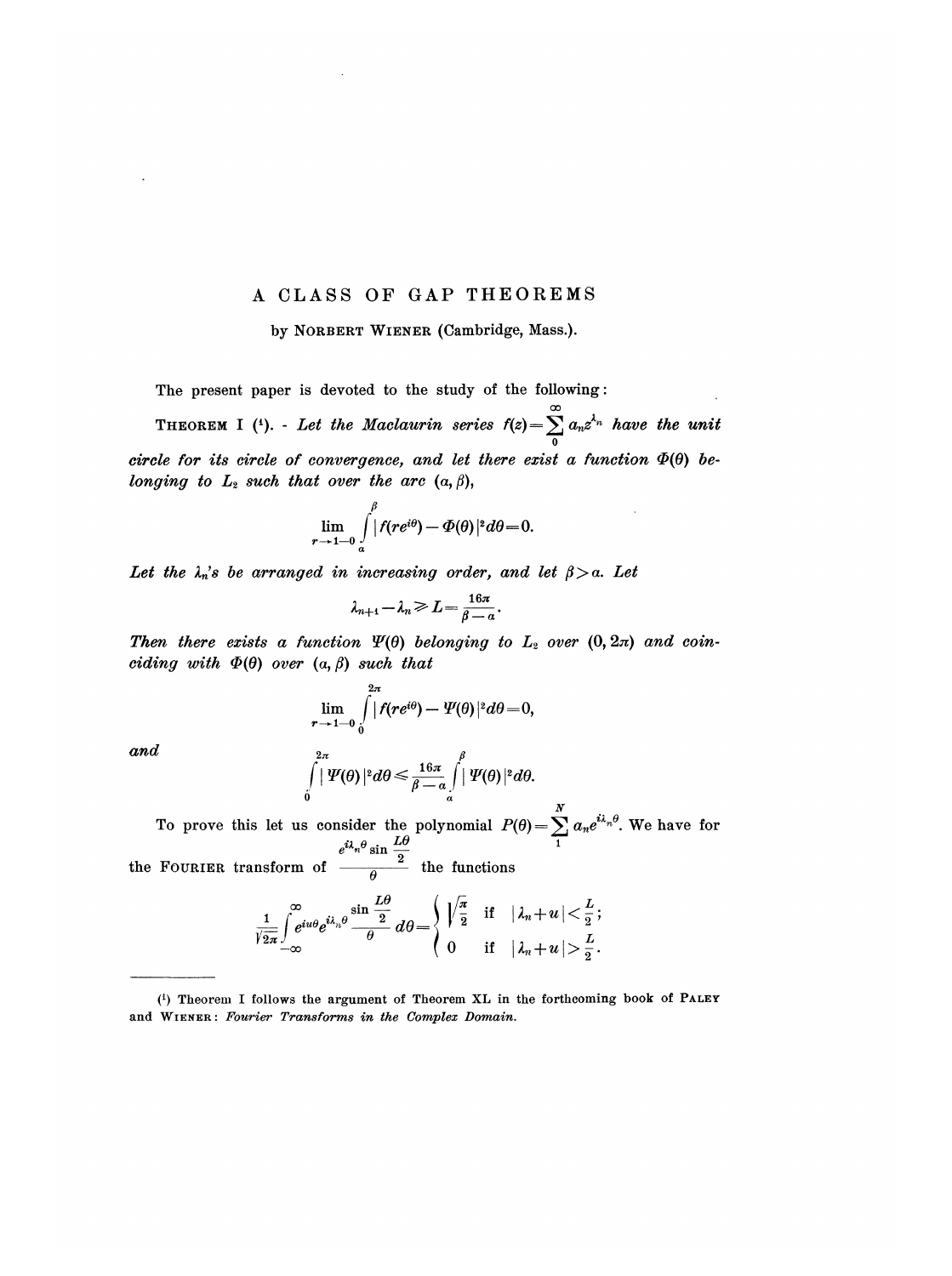These differ from zero over non-overlapping ranges and are orthogonal. By PLANCHEREL'S theorem,

(1) 
$$
\int_{-\infty}^{\infty} |P(\theta)|^2 \frac{\sin^2 \frac{L\theta}{2}}{\theta^2} d\theta = \sum_{1}^{N} |a_n|^2 \frac{\pi L}{2}.
$$

Hence

 $(2)$ 

$$
\int\limits_{-\frac{\pi}{L}}^{\frac{\pi}{L}}|P(\theta)|^2d\theta\leqslant \frac{\pi^3}{2L}\sum\limits_{1}^N\mid a_n\mid^2
$$

and in general

$$
\int\limits_{-\frac{\pi}{L}+y}^{\frac{\pi}{L}+y}|\rho(\theta)|^2d\theta\leqslant \frac{\pi^3}{2L}\sum\limits_{1}^N\|a_n\|^2.
$$

Again, by (2), if  $A > \frac{\pi}{L}$ ,

$$
\int_{-A}^A |P(\theta)|^2 d\theta \leq \pi^2 A \sum_{1}^N |a_n|^2.
$$

Thus

$$
\left[\int\limits_A^\infty+\int\limits_{-\infty}^{-A}\frac{\left|P(\theta)\right|^2}{\theta^2}\,d\theta-\int\limits_A^\infty\frac{1}{\theta^2}\,d\int\limits_{-\theta}^{\theta}|P(\theta)|^2d\theta-\right.\\ \left.=-\int\limits_A^A\int\limits_A^A|P(\theta)|^2d\theta+2\int\limits_A^\infty\frac{d\theta}{\theta^2}\,\frac{1}{\theta}\int\limits_{-\theta}^{\theta}|P(x)|^2dx\right|\leqslant\\ \leqslant 2\pi^2\sum\limits_1^N|a_n|^2\int\limits_A^{\infty}\frac{dx}{x^2}=\frac{2\pi^2}{A}\sum\limits_1^N|a_n|^2.
$$

Thus again by (1)

$$
\int\limits_{-A}^A \left|P(\theta)\right|^{\frac{1}{2}} \frac{\sin^2\frac{L\theta}{2}}{\theta^2} \,d\theta\geqslant \left[\frac{\pi L}{2}-\frac{2\pi^2}{A}\right]\sum\limits_{1}^N |a_n|^2.
$$

Now let  $A = \frac{4\pi^2}{\pi L - 2C}$  where C is some sufficiently small positive constant. Then

$$
\int \frac{4\pi^2}{\pi L - 2C} \int |P(\theta)|^2 d\theta \ge \frac{4}{L^2} \int \frac{4\pi^2}{\pi L - 2C} \sin^2 \frac{L\theta}{2} d\theta \ge \frac{4}{L^2} \sum_{1}^N |a_n|^2.
$$
  

$$
-\frac{4\pi^2}{\pi L - 2C} - \frac{4\pi^2}{\pi L - 2C}
$$

368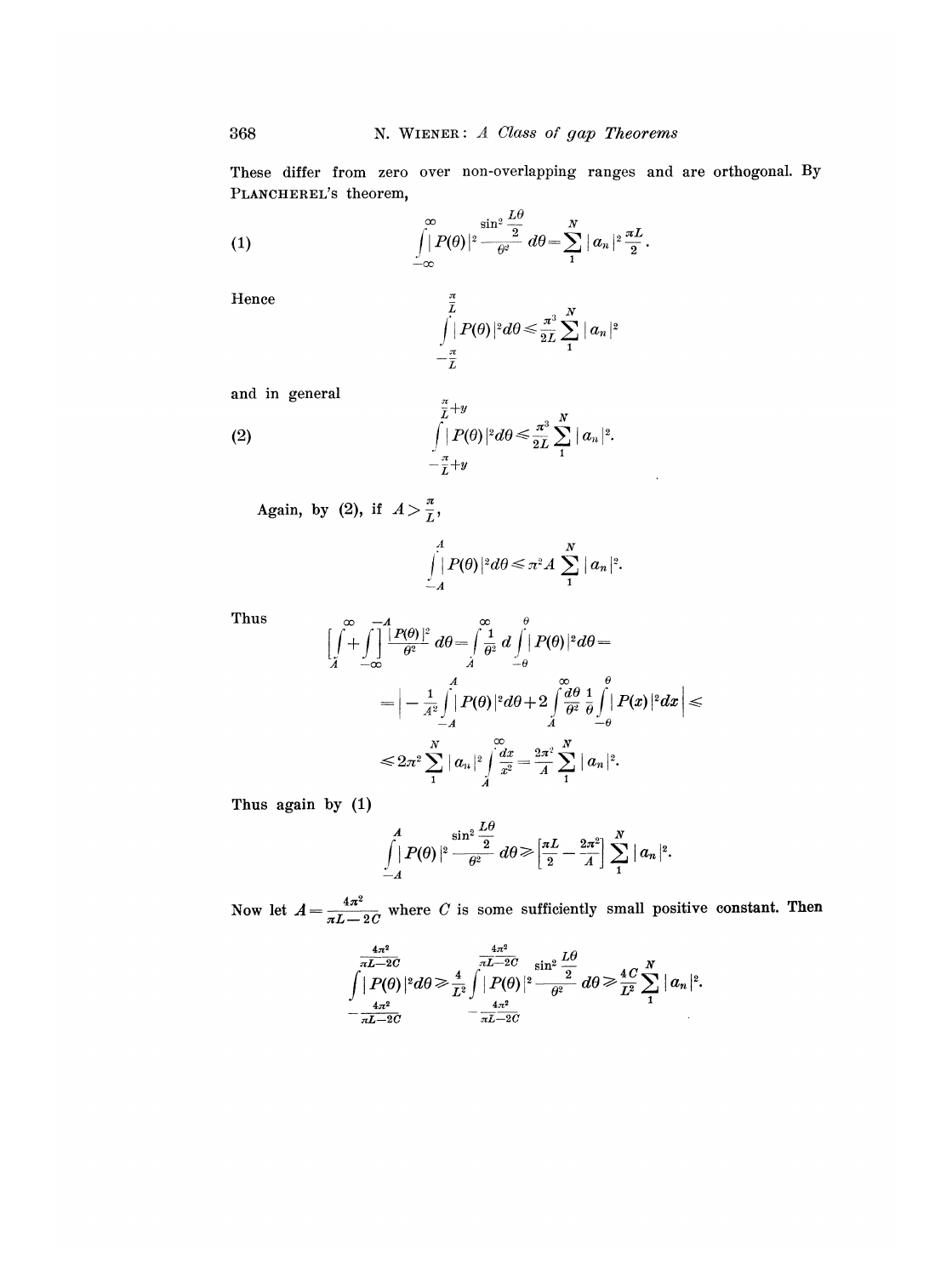In particular, if  $C = \frac{\pi L}{2}$ ,  $\int\limits_{-\frac{8\pi}{L}}^{\frac{8\pi}{L}} |P(\theta)|^2 d\theta \!\geqslant\! \frac{2\pi}{L}\sum\limits_{1}^{N}|a_n|^2.$ 

If  $\beta - a = \frac{16\pi}{L}$  it follows that

$$
\int\limits_{\alpha}^{\beta} |P(\theta)|^2 d\theta \geq \frac{\beta-\alpha}{8} \sum\limits_{1}^{N} |a_n|^2 = \frac{\beta-\alpha}{16\pi} \int\limits_{0}^{2\pi} |P(\theta)|^2 d\theta.
$$

Now let us consider  $f(re^{i\theta})$  where  $r < 1$ . We have over  $(0, 2\pi)$ 

$$
f(re^{i\theta}) = \lim_{N \to \infty} \lim_{n \to \infty} \sum_{1} a_n r^{\lambda_n} e^{i\lambda_n \theta} = \lim_{N \to \infty} \lim_{n \to \infty} f_N(re^{i\theta}).
$$

We have just shown that

$$
\int\limits_{0}^{2\pi}|f_{N}(re^{i\theta})|^{2}d\theta \leq \frac{16\pi}{\beta-a}\int\limits_{a}^{\beta}|f_{N}(re^{i\theta})|^{2}d\theta,
$$

and it follows at once that

$$
\int\limits_{0}^{2\pi}|f(re^{i\theta})|^2d\theta\leq \frac{16\pi}{\beta-a}\int\limits_{a}^{\beta}|f(re^{i\theta})|^2d\theta.
$$

Thus

$$
\overline{\lim}_{r\to 1}\int\limits_{0}^{2\pi}|f(re^{i\theta})|^2d\theta\leq \frac{16\pi}{\beta-a}\int\limits_{a}^{\beta}|\varphi(\theta)|^2d\theta.
$$

That is

$$
\overline{\lim}_{r\to 1}\sum_{1}^{\infty}r^{2\lambda_n}|a_n|^2\leq \frac{8}{\beta-a}\int\limits_{a}^{\beta}|\varphi(\theta)|^2d\theta,
$$

whence we find that

$$
\sum_{1}^{\infty} |a_n|^2 \leq \frac{8}{\beta-a} \int\limits_{a}^{\beta} |\varphi(\theta)|^2 d\theta,
$$

and if we put

$$
\psi(\theta) \sim \sum a_n e^{i\lambda_n \theta},
$$

then

$$
\int\limits_{0}^{2\pi}|\psi(\theta)|^{2}d\theta \leq \frac{16\pi}{\beta-a}\int\limits_{a}^{\beta}|\psi(\theta)|^{2}d\theta
$$

and using BESSEL equality for FOURIER Series we have

 $\overline{a}$ 

$$
\lim_{r\to 1-0}\int\limits_{0}^{2\pi}|f(re^{i\theta})-\psi(\theta)|^2d\theta=0.
$$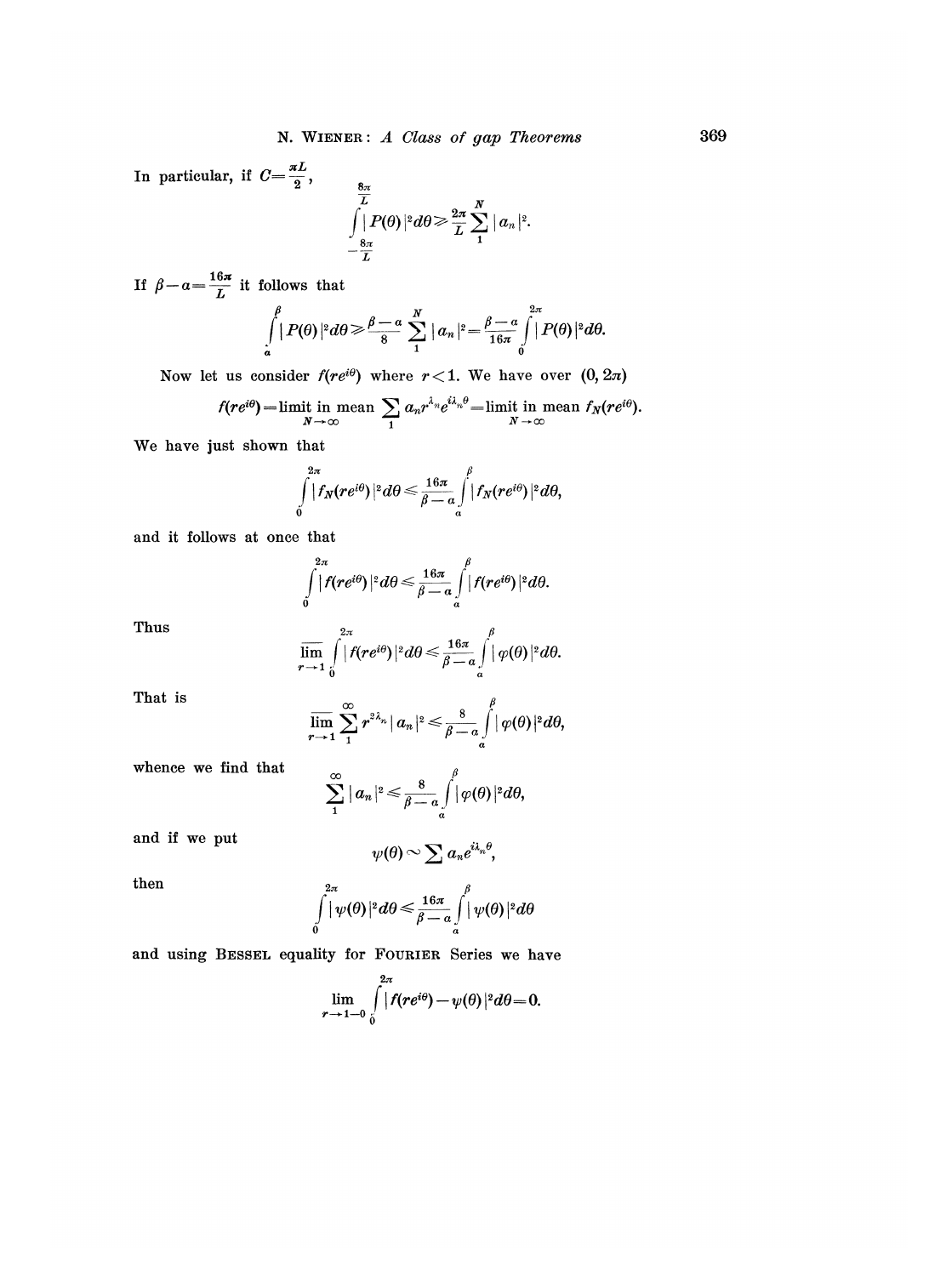An intermediate corollary of Theorem I is :

THEOREM II. - On the hypothesis of Theorem I, if  $\psi(\theta)$  is the n-times repeated integral of  $\psi^{(n)}(\theta)$  over  $(a, \beta)$ , it is also the n-times repeated integral  $\psi^{(n)}(\theta)$  over  $(0,2\pi)$ ,  $\psi^{n}(\theta)$  is of period  $2\pi$  and

$$
\int\limits_{0}^{2\pi}|\psi^{(n)}(\theta)|^{2}d\theta \leqslant \frac{16\pi}{\beta-\alpha}\int\limits_{a}^{\beta}|\psi^{(n)}(\theta)|^{2}d\theta.
$$

Let it be noted that the constant in this formula is independent of  $n$ . The theorem is obtained by applying Theorem I to  $\sum (i\lambda_k)^n a_k z^{\lambda_k}$ .

A further corollary is :

THEOREM III. - On the hypothesis of Theorem I, if  $\psi(\theta)$  is infinitely often differentiable, and

(a) 
$$
\int_{\alpha}^{\int} |\psi^{(n)}(\theta)|^2 d\theta \langle A_n^2 B^n \rangle
$$

where  $A_n$  is given and B is some positive quantity, then

(b) 
$$
\int\limits_{0}^{2\pi} |\psi^{(n)}(\theta)|^2 d\theta \leq A_n^2 C^n,
$$

where C is some positive quantity. If over  $(a, \beta)$ ,  $(a)$  is true, which is always the case if

(c) 
$$
|\psi^{(n)}(\theta)| < A_n B_1^n
$$

for some  $B_t$ , then over the entire circle,

(d) 
$$
|\psi^{(n-1)}\theta| < A_n C_1^n
$$

for some  $C_1$ . In particular, if  $\psi$  is analytic over  $(a, \beta)$  it is analytic over the entire circle, and 1 is not the radius of convergence of the circle, which contradicts our assumptions. Thus the circle  $|r| = 1$  is a natural boundary.

The only parts of Theorem III which need discussion are the transition from (b) to (d), and the analytic case. As to the transition from (b) to (d), let it be noted that as  $\psi$  is periodic, the real and the imaginary parts of  $\psi^{(n)}(\theta)$  must vanish at places  $\theta_1$  and  $\theta_2$  (not necessarily identical) between 0 and  $2\pi$ . Thus by the SCHWARZ inequality

$$
\begin{aligned} \left|\,\psi^{(n-1)}(\theta)\,\right|&\leqslant \Big|\int\limits_{\theta_1}^\theta\!R\psi^{(n)}(w)dw\,\Big|+\Big|\int\limits_{\theta_2}^\theta\!I\psi^{(n)}(w)dw\,\Big|\leqslant\\ &\leqslant 2\int\limits_0^{2\pi}\left|\,\psi^{(n)}(w)\,\right|dw\leqslant 2\,\sqrt{\int\limits_0^{2\pi}\,dw\int\limits_0^{2\pi}\,|\,\psi^{(n)}(w)\,|^2}dw\leqslant\\ &\leqslant 2\sqrt{2\pi}\,A_n C^{\frac{n}{2}}\leqslant A_n C_n^n\end{aligned}
$$

for some  $C_1$ .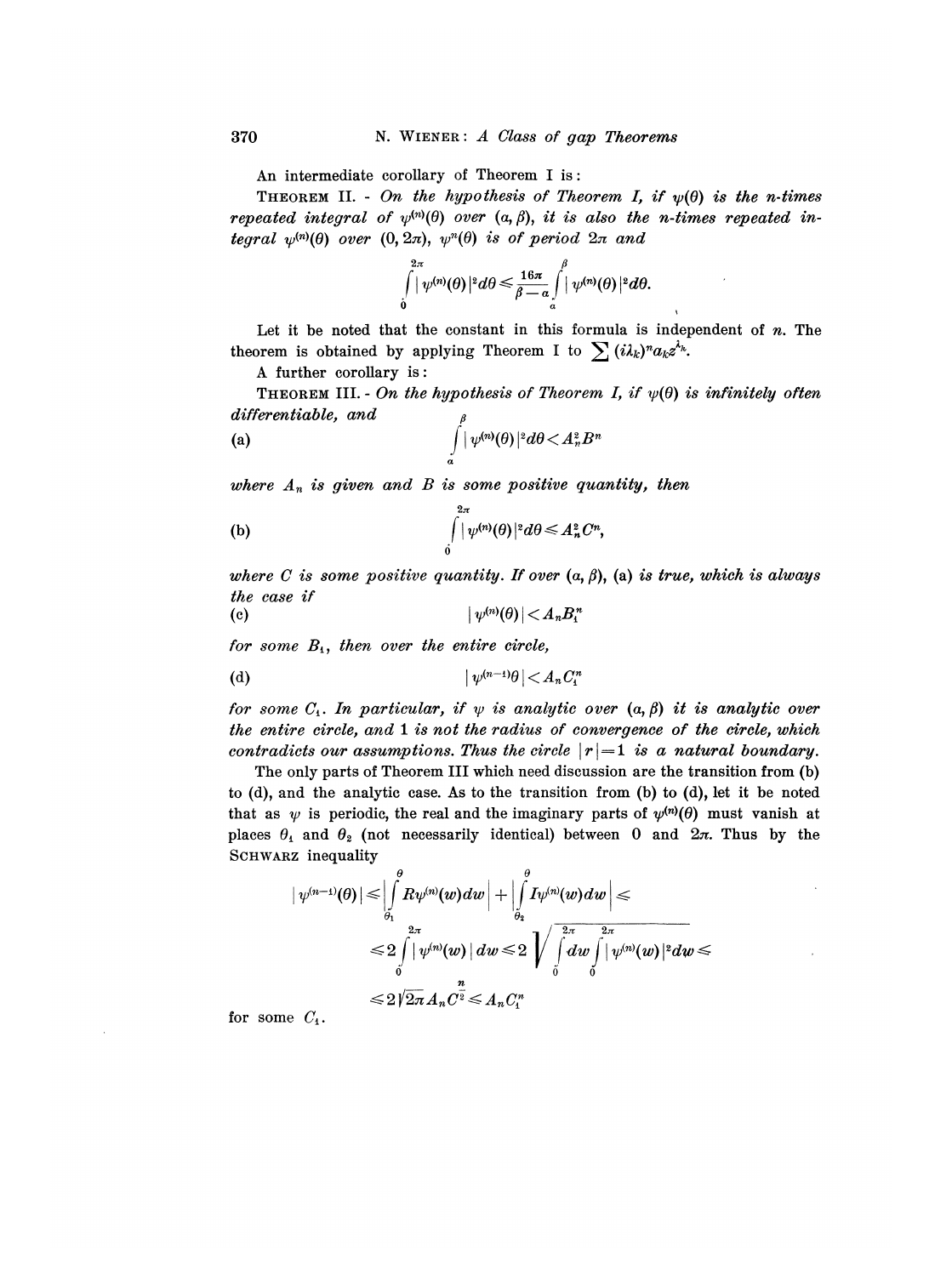As to the analytic case, let us notice that  $\psi(\theta)$  is analytic over  $(a, \beta)$  when and only when there exists a C such that over  $(a, \beta)$ 

$$
\psi^{(n)}(\theta) \leq n\;!\; C^n
$$

Then over  $(0, 2\pi)$  we shall have a B such that

$$
\psi^{(n)}(\theta) \leq (n+1) \, ! \, C_1^n \leq n \, ! \, n \, C_1^n \leq n \, ! \, C_2^n,
$$

Thus  $\psi(\theta)$  is analytic for all  $\theta$ , and about each point of the circle of convergence, we may describe a small circle within which  $f(z)$  may be continued analytically. By the HEINE-BOREL theorem, we may cover the entire unit circle with a finite number of overlapping circles of this sort, which together with the unit circle will contain a large circle concentric with the unit circle. The circle of convergence is hence not the unit circle.

The class of all functions satisfying (c) or  $(d)$  is quasi-analytic over its respective interval if

$$
\int\limits_0^\infty \log\left( \sum\limits_{\nu=0}^\infty\,\frac{x^{2\nu}}{A_\nu^2}\right) \frac{dx}{1+x^2}
$$

diverges. This statement is precisely equivalent to that of the divergence

$$
\int\limits_0^\infty \log\left( \sum\limits_{\nu=0}^\infty \frac{x^{2\nu+2}}{A_\nu^2}\right) \frac{dx}{1+x^2}.
$$

Thus we obtain

THEOREM IV. - On the hypothesis of Theorem I, if  $f(re^{i\theta})$  belongs to a quasi-analytic class along the sector  $(a, \beta)$  of the circle of convergence, it belongs to a related quasi-analytic class over the entire circle of convergence.

The culminating theorem of this paper is

THEOREM V. - Let  $f(z) = \sum_{n=0}^{\infty} a_n z^{\lambda_n}$  have the unit circle as its circle of con-

vergence, and let the  $\lambda_n$ 's be a set of integers arranged in increasing order. Let  $\lambda_{n+1}-\lambda_n\to\infty$ . Then the unit circle is a natural boundary. Further, let  $f(z)$  tend over some sector to continuous boundary values as  $|z| \rightarrow 1$ . Then if these boundary values are quasi-analytic over any sector, as in (c), with  $A_n \geq n!$  they exist and belong to a related quasi-analytic class over the entire unit circle.

Exactly similar results hold for the general DIRICHLET series  $\sum_{n} a_n e^{\lambda_n z}$  in the abscissa of convergence, where  $\lambda_n$  are real but not necessarily integers, and are proved in exactly the same way.

To prove Theorem V let us notice that if we subtract an appropriate polynomial from  $f(z)$ , we can make the gaps between the remaining successive  $\lambda_n$ 's

Annali della Scuola Norm. Sup. - Pisa. 25